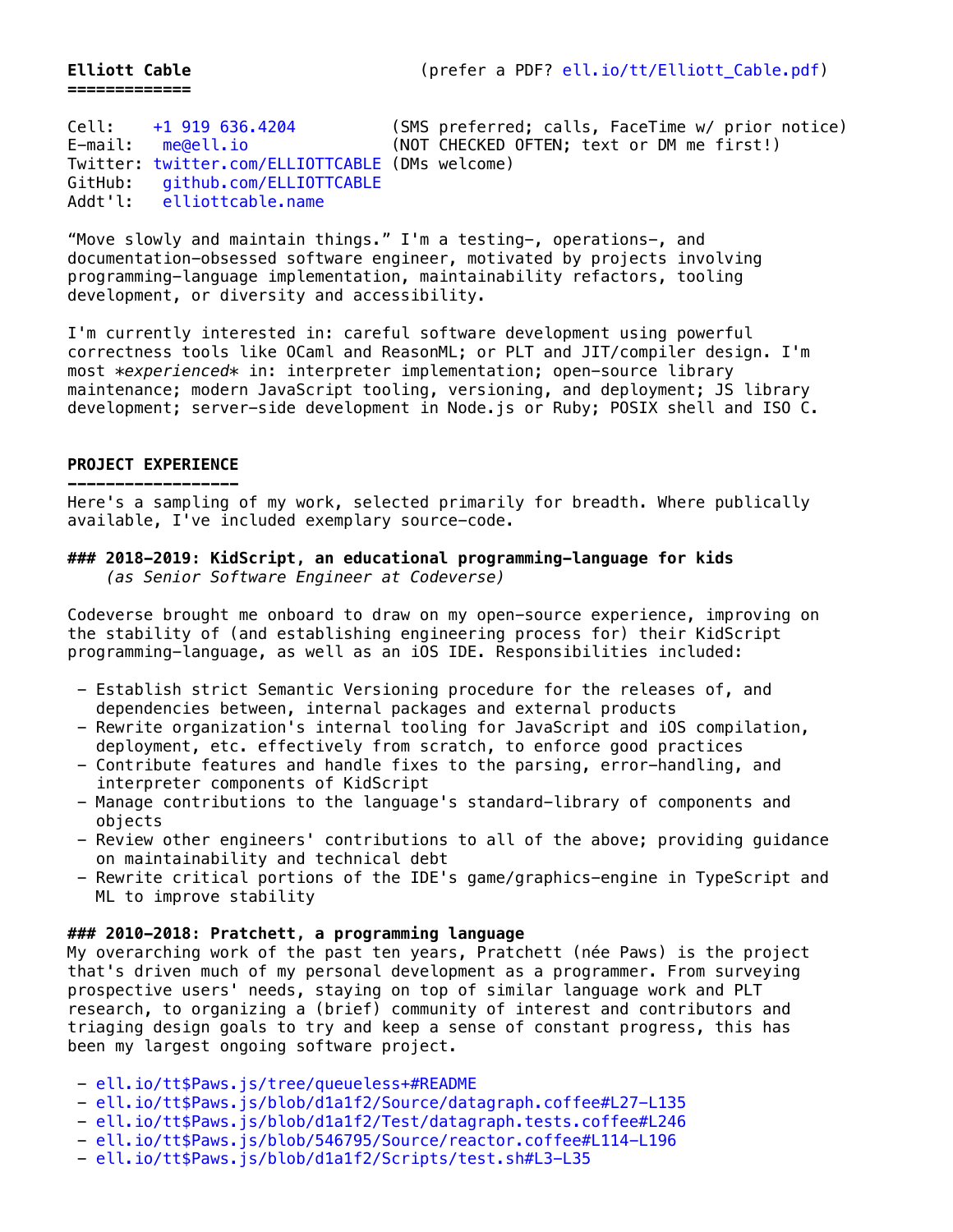- [ell.io/tt\\$Paws.c/tree/f4fcb5/Source/Paws.o/Paws.c#L32-L94](http://ell.io/tt$Paws.c/tree/f4fcb5/Source/Paws.o/Paws.c#L32-L94)
- [ell.io/tt\\$Paws.c/blob/f4fcb5/Source/Paws.o/Ancillary/Threading/Thread/Thread.c#L97-L175](http://ell.io/tt$Paws.c/blob/f4fcb5/Source/Paws.o/Ancillary/Threading/Thread/Thread.c#L97-L175)

## **### 2017-now: An R5RS-Scheme compiler in OCaml**

[At PWLconf 2017, I was introduced to A. Ghuloum's "Incremental Approach to](http://scheme2006.cs.uchicago.edu/11-ghuloum.pdf) Compiler Construction" paper. This spawned a still-ongoing project from which I am learning a substantial amount — about compiler architecture, as well as general OCaml skill, parsing automata, and Scheme itself.

- [ell.io/tt\\$ocameel/blob/5ac70f/bin/cli.ml#L6-L93](http://ell.io/tt$ocameel/blob/5ac70f/bin/cli.ml#L6-L93)
- [ell.io/tt\\$ocameel/blob/db2dda/lib/Lexer.sedlex.body.ml#L40-L97](http://ell.io/tt$ocameel/blob/db2dda/lib/Lexer.sedlex.body.ml#L40-L97)

# **### Various patches and contributions to others' open-source projects**

I'm a repeat open-source developer and patcher. Although so many of my changes stay local and never see the light of day (a bad habit!), occasionally, I clean up and complete my explorations, and remember to submit a pull-request.

- 2018, Python/OCaml: Merlin, OCaml's analysis engine. [ell.io/tt\\$merlin/blob/9b80dd/vim/merlin/autoload/merlin.py#L677-L734](http://ell.io/tt$merlin/blob/9b80dd/vim/merlin/autoload/merlin.py#L677-L734)
- 2017, ISO C: the XV6 operating-system. [ell.io/tt\\$xv6/blob/efd94e/README#L10-L57](http://ell.io/tt$xv6/blob/efd94e/README#L10-L57), [ell.io/tt\\$xv6/compare/08429c...379fc6](http://ell.io/tt$xv6/compare/08429c...379fc6)
- 2013, ISO C: Git. adding a history-reorganizing feature. [ell.io/tt\\$git/compare/b5c267...author-order+](http://ell.io/tt$git/compare/b5c267...author-order+)

## **### 2017: Giraphe, a configurable JavaScript graph-walking library**

Extracted from my work on Paws.js by necessity, this is an API designed to generate individual, optimized graph-walking iterators for various Pratchettrelated tasks. (It currently only *\*implements\** a generic, unoptimized walker.)

- [ell.io/tt\\$giraphe#README](http://ell.io/tt$giraphe#README)
- [ell.io/tt\\$giraphe/blob/fe85e6/giraphe.es6.js#L122-L257](http://ell.io/tt$giraphe/blob/fe85e6/giraphe.es6.js#L122-L257)

# **### 2016: `pin-cushion`, an API-client for [Pinboard.in](http://pinboard.in/)**

A small, one-off, but complete and modern, command-line client for my bookmarking service of choice. Included simply because it's some of the only recent and pure JavaScript I've written, with no legacy cruft.

- [ell.io/tt\\$pin-cushion#README](http://ell.io/tt$pin-cushion#README)

- [ell.io/tt\\$pin-cushion/blob/36be70/pin-cushion#L78-L121](http://ell.io/tt$pin-cushion/blob/36be70/pin-cushion#L78-L121)

# **### 2008: ArchLinux image-builder for Amazon EC2**

Arch, my preferred Linux distro, was unavailable on Amazon EC2 for years. I built a fiendishly-complex, modular shell-script architecture for bundling custom builds of Arch and publishing them to your EC2 hosts. This involved poring through both Amazon's AWS documentation, as well as that of Arch's own build-system and packaging. This is the largest pure-POSIX-shell program I've written.

- [ell.io/tt\\$ArchLinux-AMIs/blob/a34646/bundle.sh](http://ell.io/tt$ArchLinux-AMIs/blob/a34646/bundle.sh)

# **### 2006-2009: Assorted Ruby tools**

I was heavily into metaprogramming Ruby for many years — these are some of the libraries and tools I was most proud of.

- [ell.io/tt\\$it/blob/b52441/lib/it/environmented\\_proc.rb#L63-L155](http://ell.io/tt$it/blob/b52441/lib/it/environmented_proc.rb#L63-L155)
- [ell.io/tt\\$lobby/blob/8dc3f6/lib/lobby.rb](http://ell.io/tt$lobby/blob/8dc3f6/lib/lobby.rb)
- [ell.io/tt\\$stringray/blob/117038/lib/stringray.rb#L3-L162](http://ell.io/tt$stringray/blob/117038/lib/stringray.rb#L3-L162)